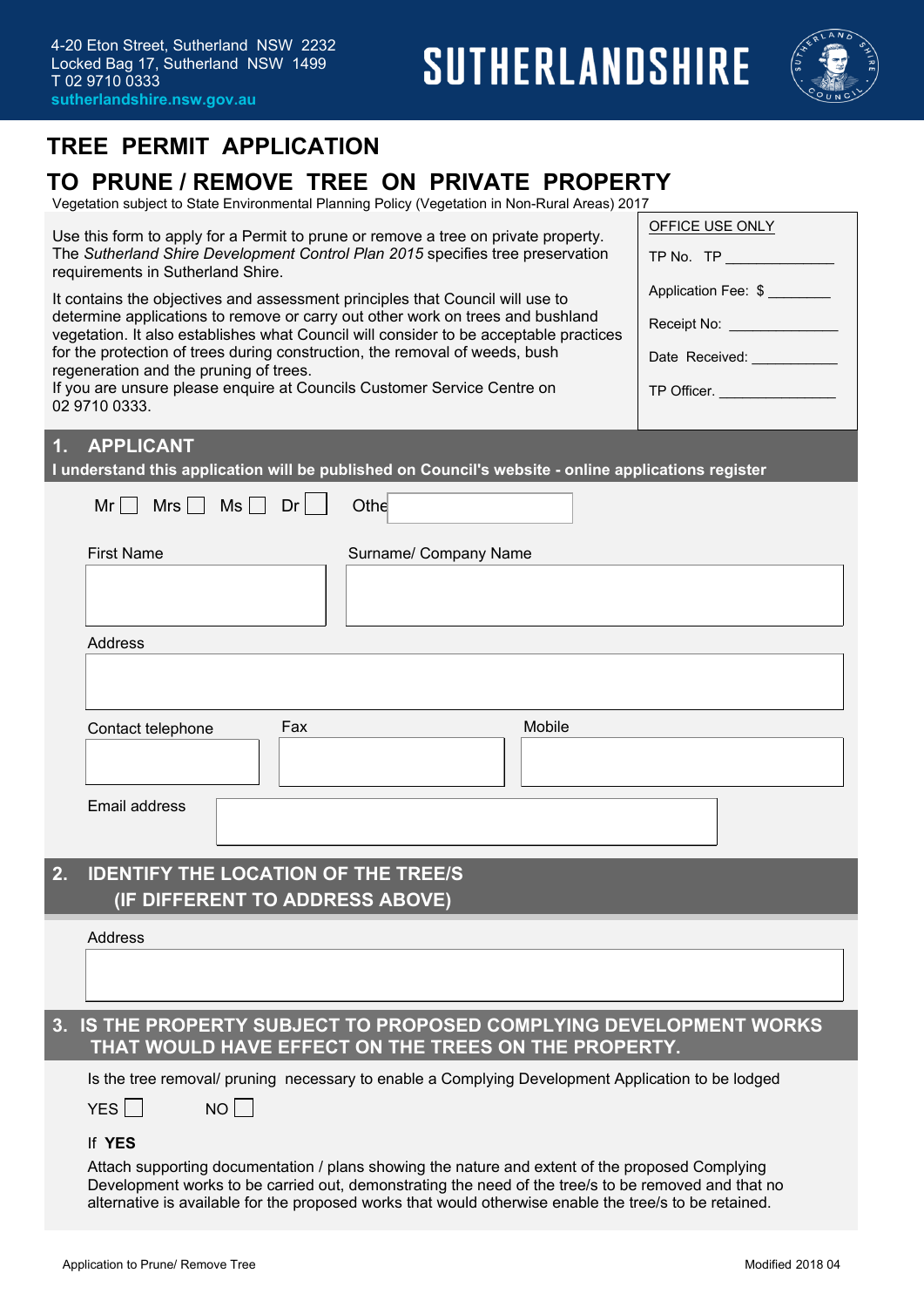## **REPLACEMENT TREE POLICY**

Sutherland Shire Council's Development Control Plan (Chapter 39) requires that trees removed under this policy are replaced at a rate of 4 to 1 (single dwelling house development) with local native canopy trees. This is to ensure that the tree canopy cover of Sutherland Shire is maintained.

Alternatively, Council and the Applicant may enter into a Deed of Agreement for replacement planting of some or all of the trees off-site. Under this Deed of Agreement Council may agree to undertake the replanting of replacement trees on Council's own land for a scheduled fee per replacement tree. This fee covers planting, mulching, guarding and six months maintenance for the trees.

| Tree Type<br><b>TREE No</b><br>Indicate: Prune or Remove<br><b>Tree Location</b><br>Reason for Requested Work - tick primary 2 reasons only<br><b>Bushfire hazard</b><br>Borer infestation<br>Damage to property<br>Dead/dying tree<br><b>Tree Diseased</b><br>Dropping/falling branches<br>Invasive roots<br>Dropping leaves/debris<br>$\Box$<br>Overhanging branches<br>Over size for location<br>$\vert \ \vert$<br>Too close to other structures<br>∐<br>Tree trunk within 3m of a Dwelling/ Pool<br><b>Tree Type</b><br><b>TREE No</b><br>Indicate: Prune or Remove<br><b>Tree Location</b><br>Reason for Requested Work - tick primary 2 reasons only<br>Borer infestation<br><b>Bushfire hazard</b><br>Dead/dying tree<br>Damage to property<br>$\overline{\phantom{a}}$<br><b>Tree Diseased</b><br>Dropping/falling branches<br>$\mathcal{L}_{\mathcal{A}}$<br>Invasive roots<br>Dropping leaves/debris<br>$\Box$<br>Overhanging branches<br>Over size for location |  |  |  |  |  |  |  |
|-----------------------------------------------------------------------------------------------------------------------------------------------------------------------------------------------------------------------------------------------------------------------------------------------------------------------------------------------------------------------------------------------------------------------------------------------------------------------------------------------------------------------------------------------------------------------------------------------------------------------------------------------------------------------------------------------------------------------------------------------------------------------------------------------------------------------------------------------------------------------------------------------------------------------------------------------------------------------------|--|--|--|--|--|--|--|
|                                                                                                                                                                                                                                                                                                                                                                                                                                                                                                                                                                                                                                                                                                                                                                                                                                                                                                                                                                             |  |  |  |  |  |  |  |
|                                                                                                                                                                                                                                                                                                                                                                                                                                                                                                                                                                                                                                                                                                                                                                                                                                                                                                                                                                             |  |  |  |  |  |  |  |
|                                                                                                                                                                                                                                                                                                                                                                                                                                                                                                                                                                                                                                                                                                                                                                                                                                                                                                                                                                             |  |  |  |  |  |  |  |
|                                                                                                                                                                                                                                                                                                                                                                                                                                                                                                                                                                                                                                                                                                                                                                                                                                                                                                                                                                             |  |  |  |  |  |  |  |
|                                                                                                                                                                                                                                                                                                                                                                                                                                                                                                                                                                                                                                                                                                                                                                                                                                                                                                                                                                             |  |  |  |  |  |  |  |
|                                                                                                                                                                                                                                                                                                                                                                                                                                                                                                                                                                                                                                                                                                                                                                                                                                                                                                                                                                             |  |  |  |  |  |  |  |
|                                                                                                                                                                                                                                                                                                                                                                                                                                                                                                                                                                                                                                                                                                                                                                                                                                                                                                                                                                             |  |  |  |  |  |  |  |
|                                                                                                                                                                                                                                                                                                                                                                                                                                                                                                                                                                                                                                                                                                                                                                                                                                                                                                                                                                             |  |  |  |  |  |  |  |
|                                                                                                                                                                                                                                                                                                                                                                                                                                                                                                                                                                                                                                                                                                                                                                                                                                                                                                                                                                             |  |  |  |  |  |  |  |
|                                                                                                                                                                                                                                                                                                                                                                                                                                                                                                                                                                                                                                                                                                                                                                                                                                                                                                                                                                             |  |  |  |  |  |  |  |
|                                                                                                                                                                                                                                                                                                                                                                                                                                                                                                                                                                                                                                                                                                                                                                                                                                                                                                                                                                             |  |  |  |  |  |  |  |
|                                                                                                                                                                                                                                                                                                                                                                                                                                                                                                                                                                                                                                                                                                                                                                                                                                                                                                                                                                             |  |  |  |  |  |  |  |
|                                                                                                                                                                                                                                                                                                                                                                                                                                                                                                                                                                                                                                                                                                                                                                                                                                                                                                                                                                             |  |  |  |  |  |  |  |
|                                                                                                                                                                                                                                                                                                                                                                                                                                                                                                                                                                                                                                                                                                                                                                                                                                                                                                                                                                             |  |  |  |  |  |  |  |
|                                                                                                                                                                                                                                                                                                                                                                                                                                                                                                                                                                                                                                                                                                                                                                                                                                                                                                                                                                             |  |  |  |  |  |  |  |
|                                                                                                                                                                                                                                                                                                                                                                                                                                                                                                                                                                                                                                                                                                                                                                                                                                                                                                                                                                             |  |  |  |  |  |  |  |
|                                                                                                                                                                                                                                                                                                                                                                                                                                                                                                                                                                                                                                                                                                                                                                                                                                                                                                                                                                             |  |  |  |  |  |  |  |
|                                                                                                                                                                                                                                                                                                                                                                                                                                                                                                                                                                                                                                                                                                                                                                                                                                                                                                                                                                             |  |  |  |  |  |  |  |
|                                                                                                                                                                                                                                                                                                                                                                                                                                                                                                                                                                                                                                                                                                                                                                                                                                                                                                                                                                             |  |  |  |  |  |  |  |
|                                                                                                                                                                                                                                                                                                                                                                                                                                                                                                                                                                                                                                                                                                                                                                                                                                                                                                                                                                             |  |  |  |  |  |  |  |
|                                                                                                                                                                                                                                                                                                                                                                                                                                                                                                                                                                                                                                                                                                                                                                                                                                                                                                                                                                             |  |  |  |  |  |  |  |
| $\vert \ \vert$<br>Too close to other structures<br>⊔<br>Tree trunk within 3m of a Dwelling/ Pool                                                                                                                                                                                                                                                                                                                                                                                                                                                                                                                                                                                                                                                                                                                                                                                                                                                                           |  |  |  |  |  |  |  |
|                                                                                                                                                                                                                                                                                                                                                                                                                                                                                                                                                                                                                                                                                                                                                                                                                                                                                                                                                                             |  |  |  |  |  |  |  |
| <b>Tree Type</b><br><b>TREE No</b><br>Indicate: Prune or Remove                                                                                                                                                                                                                                                                                                                                                                                                                                                                                                                                                                                                                                                                                                                                                                                                                                                                                                             |  |  |  |  |  |  |  |
| З                                                                                                                                                                                                                                                                                                                                                                                                                                                                                                                                                                                                                                                                                                                                                                                                                                                                                                                                                                           |  |  |  |  |  |  |  |
| <b>Tree Location</b>                                                                                                                                                                                                                                                                                                                                                                                                                                                                                                                                                                                                                                                                                                                                                                                                                                                                                                                                                        |  |  |  |  |  |  |  |
|                                                                                                                                                                                                                                                                                                                                                                                                                                                                                                                                                                                                                                                                                                                                                                                                                                                                                                                                                                             |  |  |  |  |  |  |  |
|                                                                                                                                                                                                                                                                                                                                                                                                                                                                                                                                                                                                                                                                                                                                                                                                                                                                                                                                                                             |  |  |  |  |  |  |  |
|                                                                                                                                                                                                                                                                                                                                                                                                                                                                                                                                                                                                                                                                                                                                                                                                                                                                                                                                                                             |  |  |  |  |  |  |  |
| Reason for Requested Work – tick primary 2 reasons only                                                                                                                                                                                                                                                                                                                                                                                                                                                                                                                                                                                                                                                                                                                                                                                                                                                                                                                     |  |  |  |  |  |  |  |
| <b>Bushfire hazard</b><br>Borer infestation                                                                                                                                                                                                                                                                                                                                                                                                                                                                                                                                                                                                                                                                                                                                                                                                                                                                                                                                 |  |  |  |  |  |  |  |
| Damage to property<br>Dead/dying tree                                                                                                                                                                                                                                                                                                                                                                                                                                                                                                                                                                                                                                                                                                                                                                                                                                                                                                                                       |  |  |  |  |  |  |  |
| <b>Tree Diseased</b><br>Dropping/falling branches                                                                                                                                                                                                                                                                                                                                                                                                                                                                                                                                                                                                                                                                                                                                                                                                                                                                                                                           |  |  |  |  |  |  |  |
| Dropping leaves/debris<br>Invasive roots                                                                                                                                                                                                                                                                                                                                                                                                                                                                                                                                                                                                                                                                                                                                                                                                                                                                                                                                    |  |  |  |  |  |  |  |
| Overhanging branches<br>Over size for location<br>Too close to other structures<br>Tree trunk within 3m of a Dwelling/ Pool                                                                                                                                                                                                                                                                                                                                                                                                                                                                                                                                                                                                                                                                                                                                                                                                                                                 |  |  |  |  |  |  |  |

**Note:** Additional information to assist this application may be attached (eg Arborist report).

More than 3 trees use *Multiple Tree Attachment sheet* (available upon request or from Council website) to detail additional tree information.

Entry to property to inspect the site and tree is usually carried out without prior notification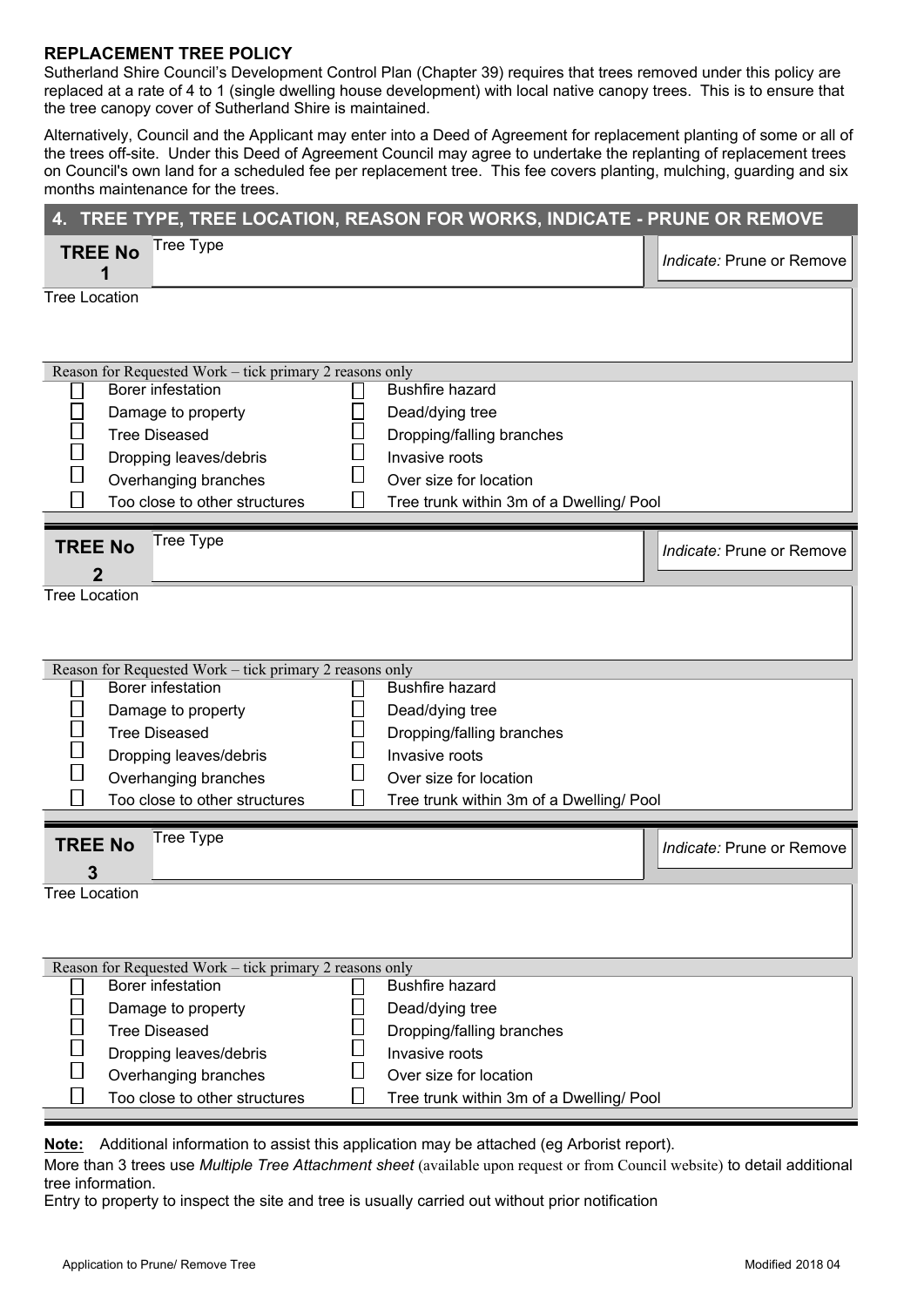| 5.                                                                                                                                                                                                                                                                                                                                                                                                                                                                                                                                                                             | DECLARATION BY PERSON MAKING THE APPLICATION                                                                                                                                                                                                                                                                                |                             |  |  |  |  |  |
|--------------------------------------------------------------------------------------------------------------------------------------------------------------------------------------------------------------------------------------------------------------------------------------------------------------------------------------------------------------------------------------------------------------------------------------------------------------------------------------------------------------------------------------------------------------------------------|-----------------------------------------------------------------------------------------------------------------------------------------------------------------------------------------------------------------------------------------------------------------------------------------------------------------------------|-----------------------------|--|--|--|--|--|
|                                                                                                                                                                                                                                                                                                                                                                                                                                                                                                                                                                                | I hereby make the application as outlined above.                                                                                                                                                                                                                                                                            |                             |  |  |  |  |  |
|                                                                                                                                                                                                                                                                                                                                                                                                                                                                                                                                                                                | (If you $\sqrt{ }$ Owner of Tree $-$ you only require to sign under item 6 below                                                                                                                                                                                                                                            |                             |  |  |  |  |  |
|                                                                                                                                                                                                                                                                                                                                                                                                                                                                                                                                                                                | Tick $\sqrt{ }$ appropriate box                                                                                                                                                                                                                                                                                             | <b>Applicants Signature</b> |  |  |  |  |  |
|                                                                                                                                                                                                                                                                                                                                                                                                                                                                                                                                                                                | Owner of Tree                                                                                                                                                                                                                                                                                                               |                             |  |  |  |  |  |
|                                                                                                                                                                                                                                                                                                                                                                                                                                                                                                                                                                                | <b>Tenant to Tree Location</b>                                                                                                                                                                                                                                                                                              | Date                        |  |  |  |  |  |
|                                                                                                                                                                                                                                                                                                                                                                                                                                                                                                                                                                                | Neighbour to Tree Location                                                                                                                                                                                                                                                                                                  | $\Box$ (indicate)<br>Other  |  |  |  |  |  |
| 6.                                                                                                                                                                                                                                                                                                                                                                                                                                                                                                                                                                             | <b>OWNERS CONSENT</b>                                                                                                                                                                                                                                                                                                       | (must be completed)         |  |  |  |  |  |
|                                                                                                                                                                                                                                                                                                                                                                                                                                                                                                                                                                                | The owners of the land where tree/s located are to sign the application<br>(Being the owners of the land to which this application relates, hereby consent to the making of the application, authorise<br>and consent to entry of the Application Site by Council Officers for the purpose of processing this application). |                             |  |  |  |  |  |
|                                                                                                                                                                                                                                                                                                                                                                                                                                                                                                                                                                                | <b>State any Property Access Comments</b>                                                                                                                                                                                                                                                                                   |                             |  |  |  |  |  |
|                                                                                                                                                                                                                                                                                                                                                                                                                                                                                                                                                                                | All the owners of the land are to sign the application form.                                                                                                                                                                                                                                                                |                             |  |  |  |  |  |
|                                                                                                                                                                                                                                                                                                                                                                                                                                                                                                                                                                                | As the owner(s) of the above property;<br>I/we consent to this application and consent to entry for assessment.<br>I/ we understand that<br>• any tree removal approval may require replacement trees to be provided<br>• compliance with replacement tree conditions are the responsibility of the tree owner.             |                             |  |  |  |  |  |
|                                                                                                                                                                                                                                                                                                                                                                                                                                                                                                                                                                                | <b>Details of the owners</b><br>If more than 2 Owners please provide separate letter of consent                                                                                                                                                                                                                             |                             |  |  |  |  |  |
|                                                                                                                                                                                                                                                                                                                                                                                                                                                                                                                                                                                | <b>Owner Signature</b>                                                                                                                                                                                                                                                                                                      | <b>Owner Signature</b>      |  |  |  |  |  |
|                                                                                                                                                                                                                                                                                                                                                                                                                                                                                                                                                                                |                                                                                                                                                                                                                                                                                                                             |                             |  |  |  |  |  |
|                                                                                                                                                                                                                                                                                                                                                                                                                                                                                                                                                                                | Name/ Company                                                                                                                                                                                                                                                                                                               | Name/ Company               |  |  |  |  |  |
|                                                                                                                                                                                                                                                                                                                                                                                                                                                                                                                                                                                |                                                                                                                                                                                                                                                                                                                             |                             |  |  |  |  |  |
| Address                                                                                                                                                                                                                                                                                                                                                                                                                                                                                                                                                                        |                                                                                                                                                                                                                                                                                                                             | Address                     |  |  |  |  |  |
|                                                                                                                                                                                                                                                                                                                                                                                                                                                                                                                                                                                |                                                                                                                                                                                                                                                                                                                             |                             |  |  |  |  |  |
|                                                                                                                                                                                                                                                                                                                                                                                                                                                                                                                                                                                | Date                                                                                                                                                                                                                                                                                                                        | Date                        |  |  |  |  |  |
|                                                                                                                                                                                                                                                                                                                                                                                                                                                                                                                                                                                |                                                                                                                                                                                                                                                                                                                             |                             |  |  |  |  |  |
| <b>Privacy Policy</b><br>The information provided on your application to prune/remove a tree and/or application to review a tree<br>determination will be placed on file as a public record and is therefore accessible on Council website for viewing<br>applications and under Government Information Public Access (GIPA) legislation.<br>This Privacy Statement specifically covers only applications to prune/remove a tree and/or applications to review a<br>tree determination and does not extend to any other records or documents kept by Sutherland Shire Council. |                                                                                                                                                                                                                                                                                                                             |                             |  |  |  |  |  |
|                                                                                                                                                                                                                                                                                                                                                                                                                                                                                                                                                                                | Track your tree application online - Tear Off & Keep                                                                                                                                                                                                                                                                        | TP ref no $\_$              |  |  |  |  |  |
| All tree applications lodged with Sutherland Shire Council can now be tracked from Council's website using "Track<br>It" Allow a few days for postage receipt and data entry to occur and thereafter you can check the progress of your<br>application such as,                                                                                                                                                                                                                                                                                                                |                                                                                                                                                                                                                                                                                                                             |                             |  |  |  |  |  |